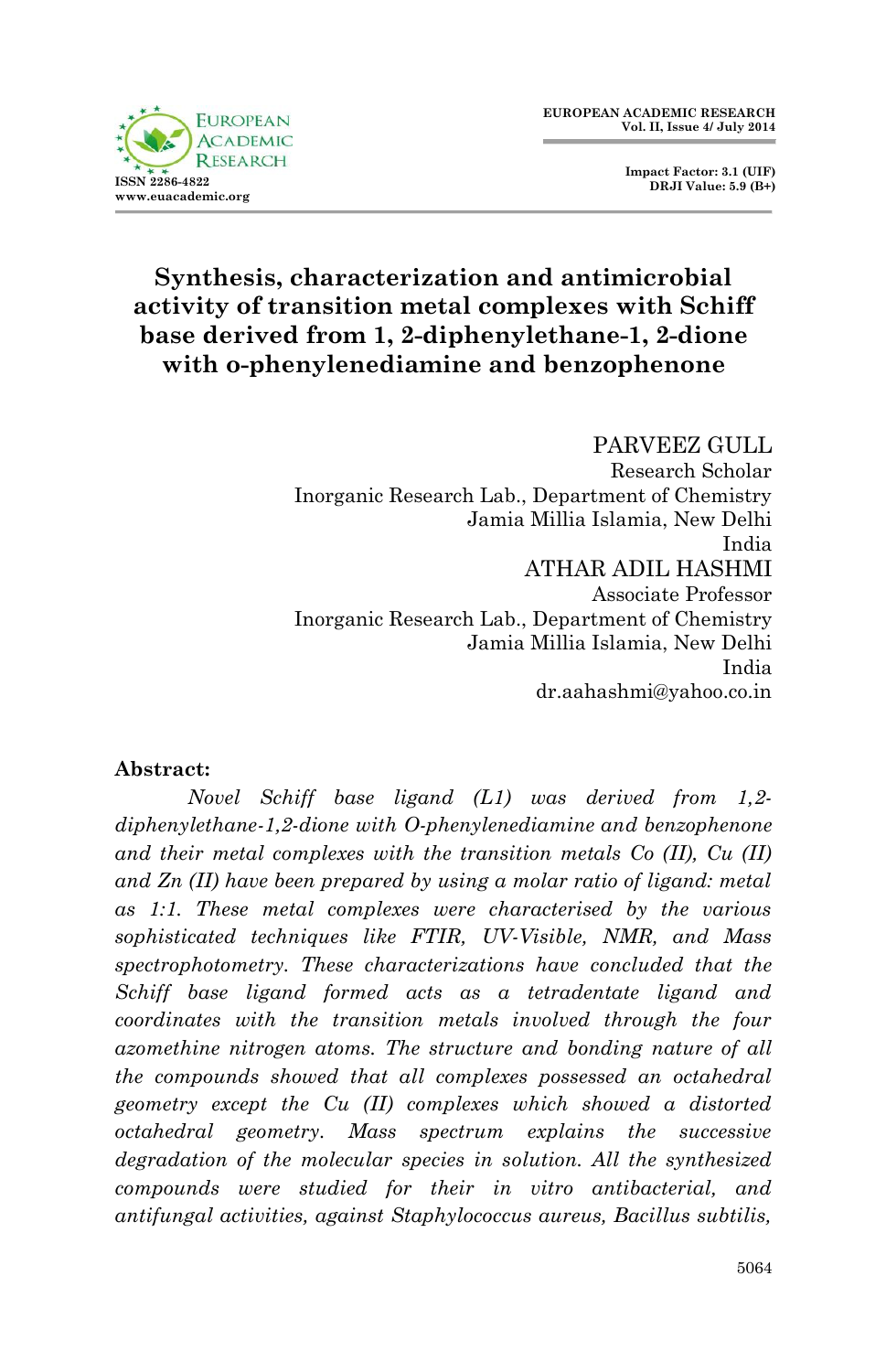*Escherichia coli, Klebsiella pneumoniae and Salmonella typhi bacterial strains and against five fungal strains Aspergillus niger, Fusarium solani, Curvularia lunata, Rhizoctonia bataicola and Candida albicans by using agar-well diffusion method. It has been shown that all the synthesized compounds showed moderate to significant antibacterial activity against one or more bacterial strains.* 

**Key words:** Synthesis, characterization, antimicrobial activity, transition metal complexes

# **Introduction**

Coordination Chemistry gave the beautiful chance to Schiff bases and their metal complexes to emerge as a diverse field of chemistry. Now-a-days these metal complexes play an important role in the development and progress of coordination chemistry [1–3]. The literature clearly shows that the study of this diverse ligand system is linked with many of the key advances made in inorganic chemistry [4, 5]. Although the magnetic, spectroscopic and catalytic properties of these Schiffbase complexes are well documented [6, 7]. Presently, the coordination chemistry of structurally modified bio-ligands and the transition metal complexes with potential biological activity are the focus of extensive investigations in front of inorganic chemists. Schiff base ligands have received special attention because of their mixed softhard donor character, versatile coordination behaviour [8]. Structural factors such as ligand rigidity, the types of donor atoms and their disposition have shown to play significant roles in determining the binding features of these ligands toward metal cations. The chelating ability of Schiff bases gives them the place in the coordination chemistry and are used as chelating agents [9-11], in catalysis, anti-oxidative activity, medicine as antibiotics, antiinflammatory agents and in industry for anti-corrosion properties [12-15]. A considerable number of Schiff-base complexes have potential biological interest and are used as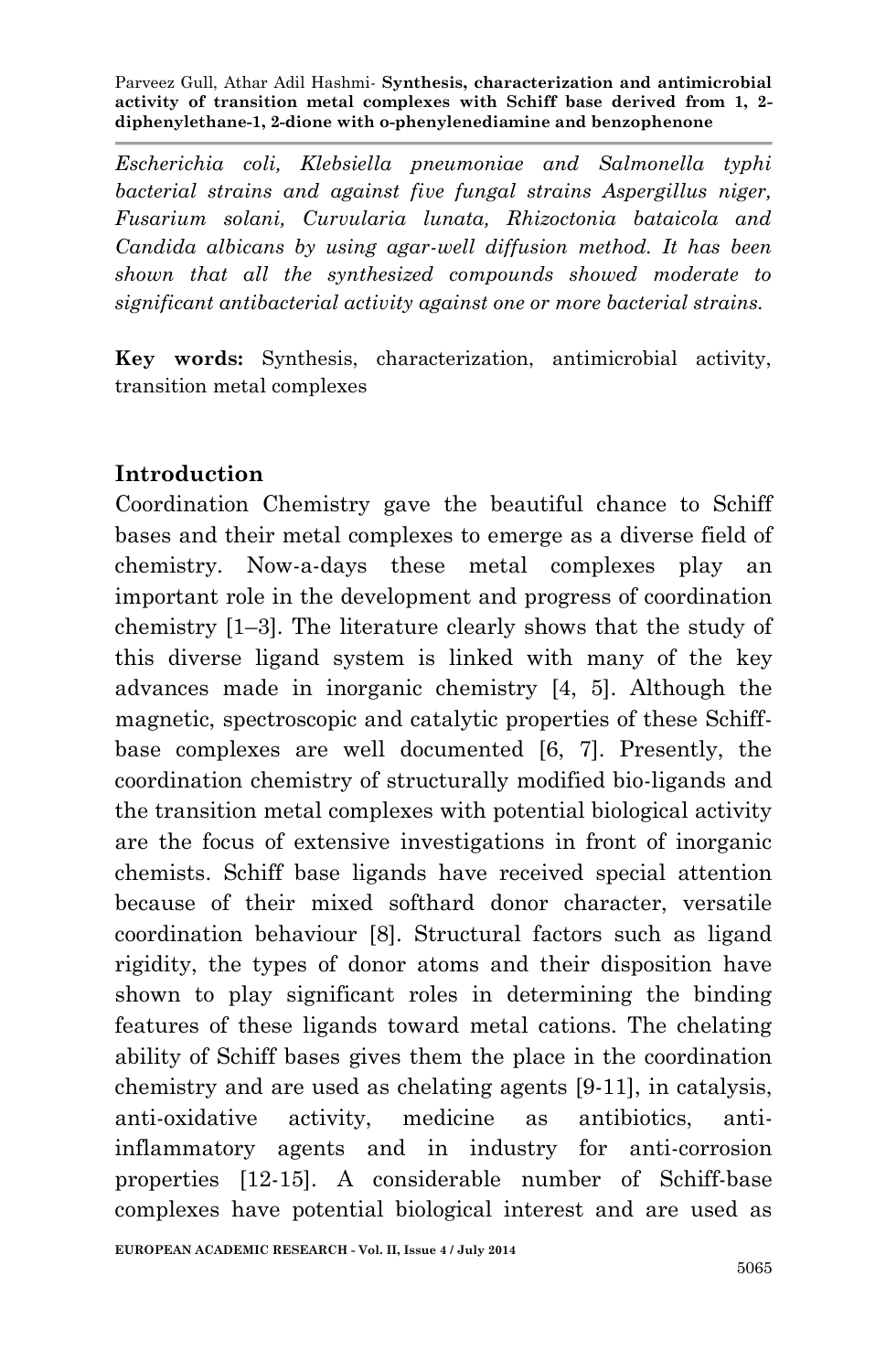more or less successful models of biological compounds [16]. The research field dealing with Schiff base metal complexes is very broad due in part to their potential interest for a number of interdisciplinary areas that include bioinorganic chemistry, catalysis, and magneto chemistry [17–21]. The preparation of Schiff bases containing  $\geq C=N$  groups with potential ligating ability has drawn a lot of attention because of their use as chelating agents, analytical reagents, metal indicators in complexometric titrations and calorimetric reagents, in addition to biochemical research [22]. The behaviour of the >C=N bond is strongly dependent on the structure of the amine moiety, which in turn controls the efficiency of the conjugation and may incorporate structural elements able to modulate the steric crowding around the coordination [23]. In view of above applications, in this present paper we report synthesis and characterization of Co (II), Cu (II) and Zn (II) complexes derived from 1,2-diphenylethane-1,2-dione, o-phenylenediamine and benzophenone. Besides the characterization of complexes by standard technique like IR, NMR, elemental analyses, magnetic susceptibility and conductance measurements, the biological activities of the synthesized complexes have been examined against some antimicrobial strains for evaluation of antibacterial and antifungal activities of the synthesized chemical compounds. The results obtained were compared with standard drugs: Fluconazole and Kanamycin.

# **Experimental protocols Reagents and instruments**

Laboratory reagent grade O-phenylenediamine and 1, 2 diphenylethane-1,2-dione were obtained from E Merck (Germany), benzophenone from Aldrich. The analytical grade metallic salts CoCl2·6H2O, CuCl2.6H2O and ZnCl2.4H2O were obtained from E Merck (Germany). Absolute alcohol was obtained from E Merck (Germany) and methanol from Sd-Fine Chemicals (India).Hydrochloric acid was obtained from E Merck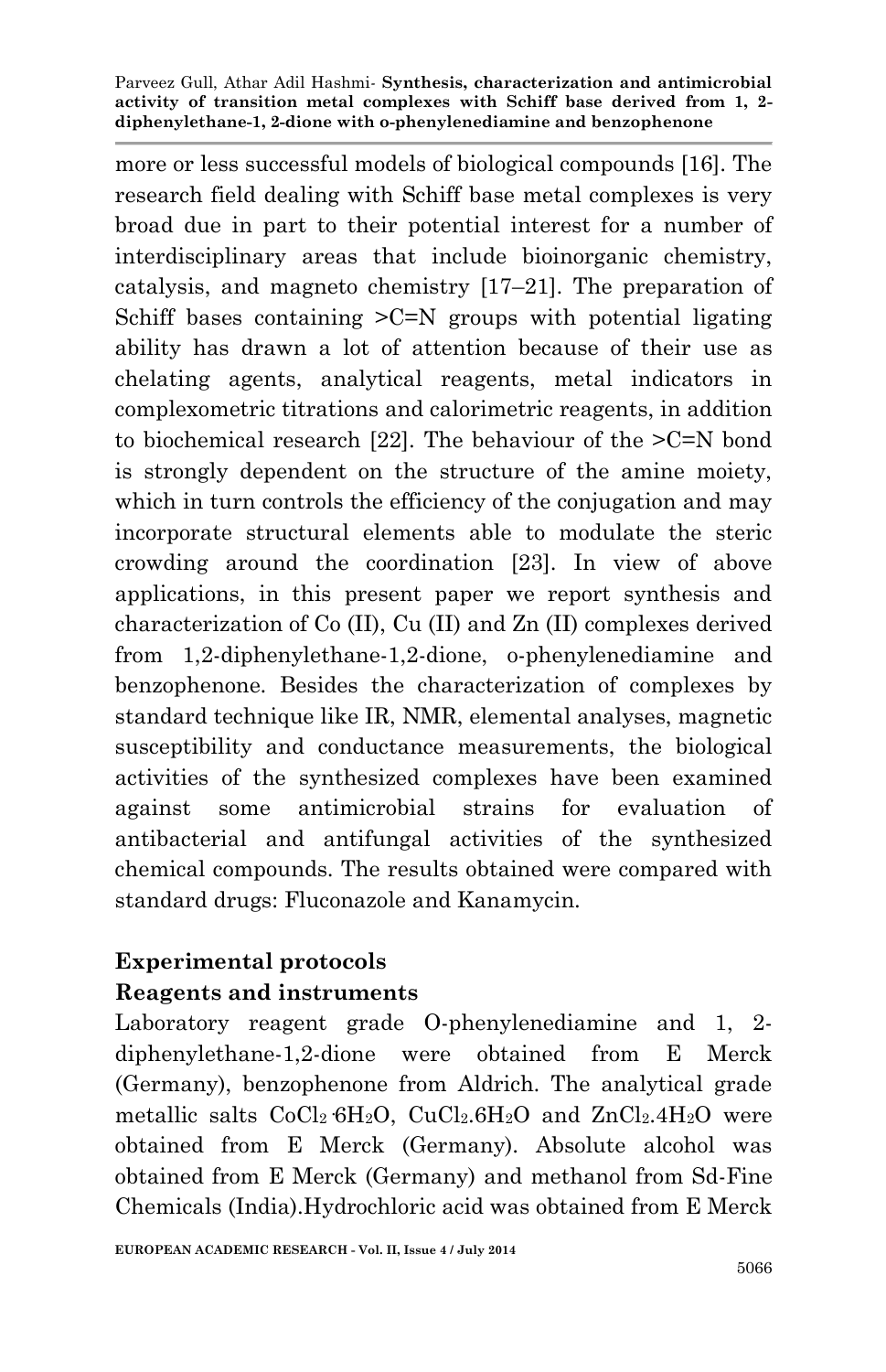(Germany). Double distilled water was used in all experimental work. All chemicals were used without further purification.<sup>1</sup>H NMR spectra were recorded with a Bruker Advance II spectrometer operating at 400 MHz using CDCl<sub>3</sub> as internal standard for ligand L1 and DMSO for its metal complexes ML. FTIR spectra were recorded in the range of 4000 - 400 cm−<sup>1</sup> on Perkin-Elmer FTIR spectrometer, using KBr pellets. The elemental analysis (C, H and N) of the complexes were performed using Elementar vario EL III (Germany) model. The molar conductance at 10−3M dilution was measured by Elico-Conductometer Bridge. The UV–visible spectra were recorded in methanol on Beckman DU-64 spectrophotometer with quartz cells of 1 cm path length. Antimicrobial studies have been done at Center of Research for Development, University of Kashmir.

### **Preparation of Schiff's Base.**

# **Preparation of N<sup>1</sup> -(diphenylmethylene) benzene-1, 2 diamine (L)**

O-phenylenediamine (4.55g, 0.025mol) in ethanol solution (30ml) was added to magnetically stirred ethanolic solution (30 ml) of benzophenone (2.70g, 0.025 mol) and mixture was refluxed for 6 hours through monitoring by TLC. After completion of the reaction, the resultant mixture was cooled to room temperature, filtered and reduced nearly half of its volume by rotary evaporator. It was then allowed to stay at room temperature for 3 h which resulted in the solid product. It was filtered, washed with methanol and recrystallized with a mixture of ethanol: methanol (1:1). The crystalline product obtained was dried over fused calcium chloride in desiccators.

**L**: Yield: 68%. Anal. Calc. for C<sub>19</sub>H<sub>16</sub>N<sub>2</sub>: C, 83.79; H, 5.92; N, 10.29 (%); Found: C, 79.5; H, 4.5; N, 10.1 (%). IR (KBr pellet, cm-1 ): 1632 ʋ(‒C=N);, 3204, ʋ(‒N–H str;). 1H NMR (d): (aromatic)  $7.2-8.2$  (m); (aromatic–C–NH), 4.0 (s).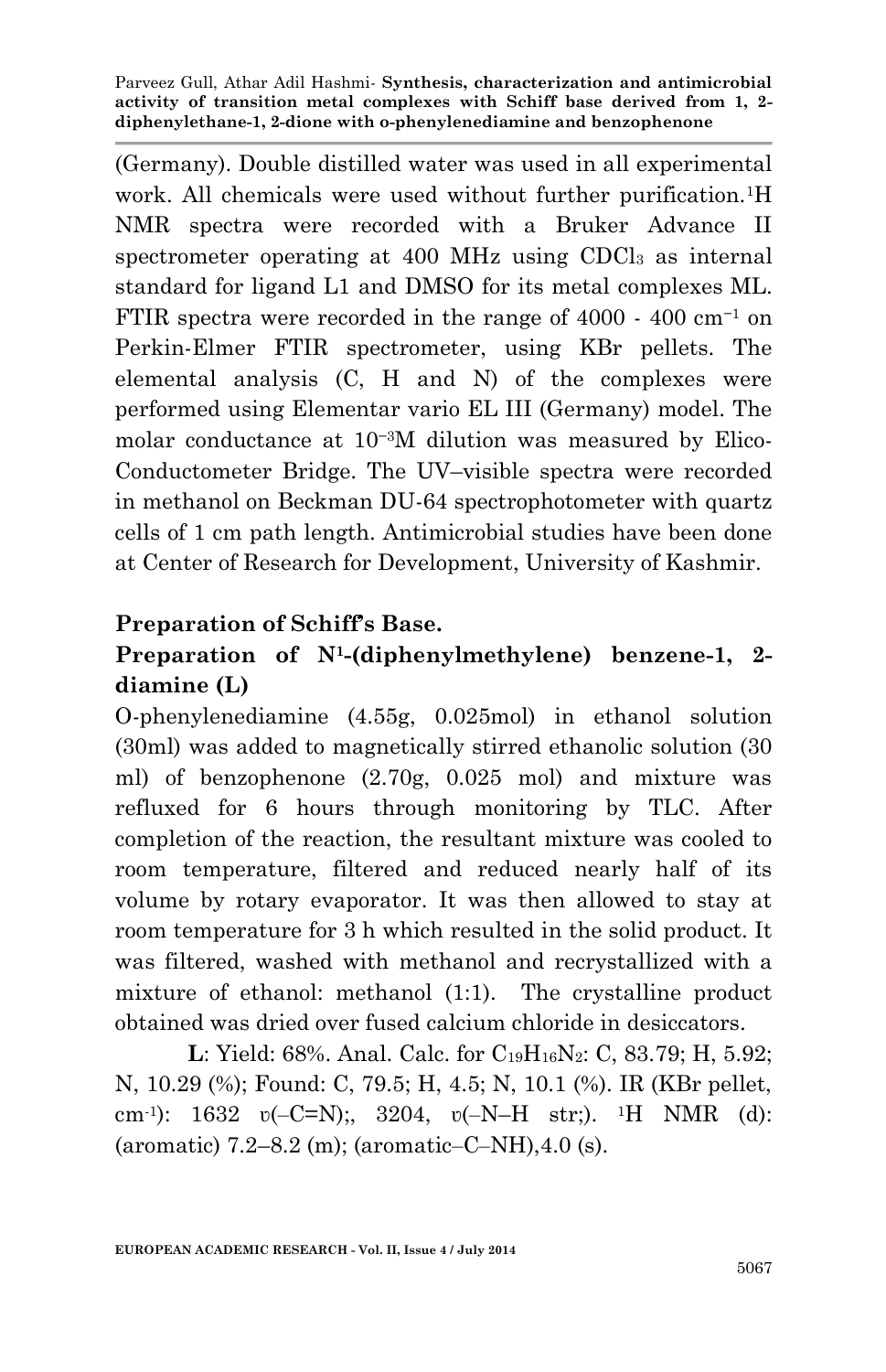# **Preparation of (E)-N1-(diphenylmethylene)-N2-((E)-2-(2 (diphenylmethyleneamino) phenylimino)-1, 2 diphenylethylidene) benzene-1, 2-diamine (L1)**

A hot ethanolic solution (25 mL) of N<sup>1</sup> -(diphenylmethylene) benzene-1, 2-diamine  $(L)$   $(5.25 \text{ g}, 0.050 \text{ mol})$ , and a hot ethanolic solution (25 mL) of 1, 2-diphenylethane-1,2-dione (2.62 g, 0.025 mol) were mixed slowly with constant stirring. The mixture was refluxed at 75  $\degree$ C for 8–10 h in presence of few drops of concentrated HCl. On cooling, a crystalline product was formed, which was filtered, washed with cold ethanol, and dried under vacuum over P4O<sup>10</sup> (Scheme 1).

**L1**. Yield: 63%. Anal. Calc. for  $C_{52}H_{38}N_4$ : C, 86.88; H, 5.33; N, 7.79; Found: C, 88.3; H, 5.28; N, 7.60 (%). IR (KBr pellet, cm<sup>-1</sup>) 1638 v (-C=N); 1525 v(-HC=C). <sup>1</sup>H NMR (δ, ppm): (aromatic) 7.0–8.0 (m). MS m/z (%): 719 [M+1]+. λmax (cm-1 ) in EtOH, 26,666-28,237 cm<sup>-1</sup>.



**Scheme 1: Synthesis of the ligand**

### **Preparation of Ligand−Metal Complexes.**

Complexation of ligand L1 was carried out separately with the metal salts  $CoCl<sub>2</sub>.6H<sub>2</sub>O$ ,  $CuCl<sub>2</sub>.4H<sub>2</sub>O$  and  $ZnCl<sub>2</sub>$  by refluxing with continuous stirring (1:1 molar ratio) of ligand and metal salts dissolved in ethanol for 3 h. The crystalline products thus obtained were filtered, washed with aqueous methanolic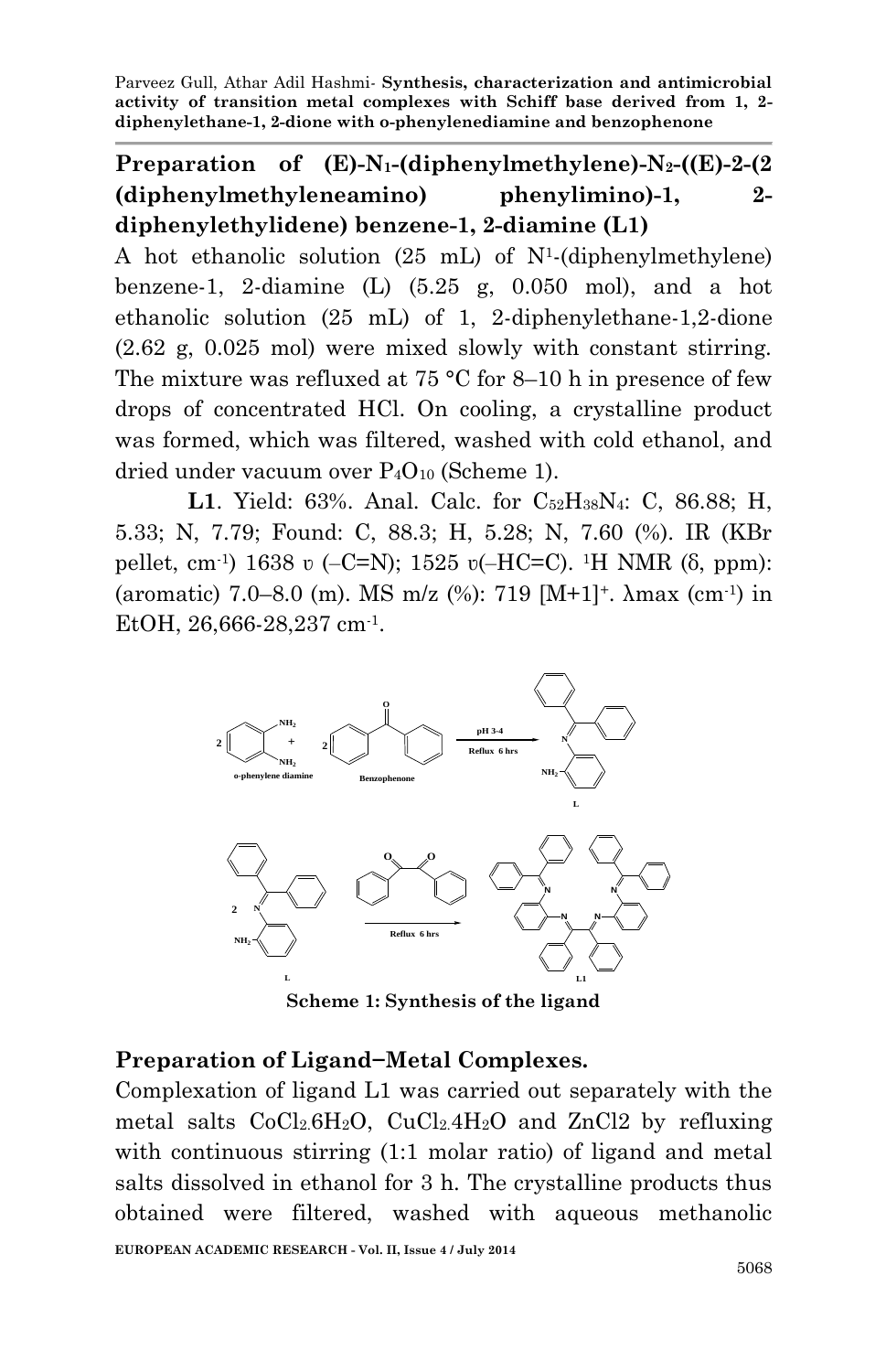solution and finally dried over fused calcium chloride in desiccators. The color of the L1−CoCl<sub>2</sub> complex was Pink and that of the  $L1-CuCl<sub>2</sub>$  complex was Green. A similar procedure was followed for complexing ligand L1 separately with  $ZnCl<sub>2</sub>$ . In this case refluxing with stirring was done for 3−4 h. and the color of the complex was Pale brown.

**[CoL1Cl2].** Yield: 60%. Anal. Calc. for C52H38N4CoCl2: Co, 6.94; C, 73.59; H, 4.51; N, 6.60(%); Found: Co, 6.92; C, 73.58; H, 4.50; N, 6.59 (%). IR (KBr pellet, cm-1 ): 1608 ʋ(‒C=N); 1497 ʋ(‒HC=C); 1472, 1306, 423 (M‒N). MS m/z (%): 849 [M+1]<sup>+</sup>.  $\Lambda_M$  10<sup>-3</sup> (ohm<sup>-1</sup> cm<sup>2</sup> mol<sup>-1</sup>) = 5.5. UV–Vis (DMF, 10<sup>-3</sup> M) λmax (cm-1 ), 16,146– 18,416

**[CuL1Cl<sub>2</sub>].** Yield: 61%. Anal. Calc. for  $C_{52}H_{38}N_4CuCl_2$ : Cu, 7.45; C, 73.19; H, 4.49; N, 6.57; Cl,8.31 Found: Cu, 7.44; C, 60.9; H, 4.6; N, 5.8 (%). IR (KBr pellet, cm-1 ): 1608 ʋ(C=N); 1507 v(-HC=C); 437 (M-N). MS m/z (%): 853 [M+1]<sup>+</sup>. A<sub>M</sub> 10<sup>-3</sup> (ohm<sup>-1</sup> cm<sup>2</sup> mol<sup>-1</sup>) = 9.2. UV-Vis (DMF, 10<sup>-3</sup> M)  $\lambda_{\text{max}}$  (cm<sup>-1</sup>), 22,552 -26,659 cm-1

 $[\text{ZnL1Cl}_2]$ . Yield: 59%. Anal. Calc. for  $C_{52}H_{38}N_4ZnCl_2$ : Zn, 7.65; C, 73.19; H, 4.49; N, 5.6; Found: Zn, 7.55; C, 72.9; H, 4.45; N, 5.5 (%). IR (KBr pellet, cm-1 ): 1612 ʋ(‒C=N); 1522 v(-HC=C); 441 (M-N). MS m/z (%): 852 [M+1]<sup>+</sup>. *A*<sub>M</sub> 10<sup>-3</sup> (ohm<sup>-1</sup> cm<sup>2</sup>mol<sup>-1</sup>) = 4.3. UV-Vis (DMF, 10<sup>-3</sup> M)  $\lambda$ max (cm<sup>-1</sup>), 28,460-31,950cm-1

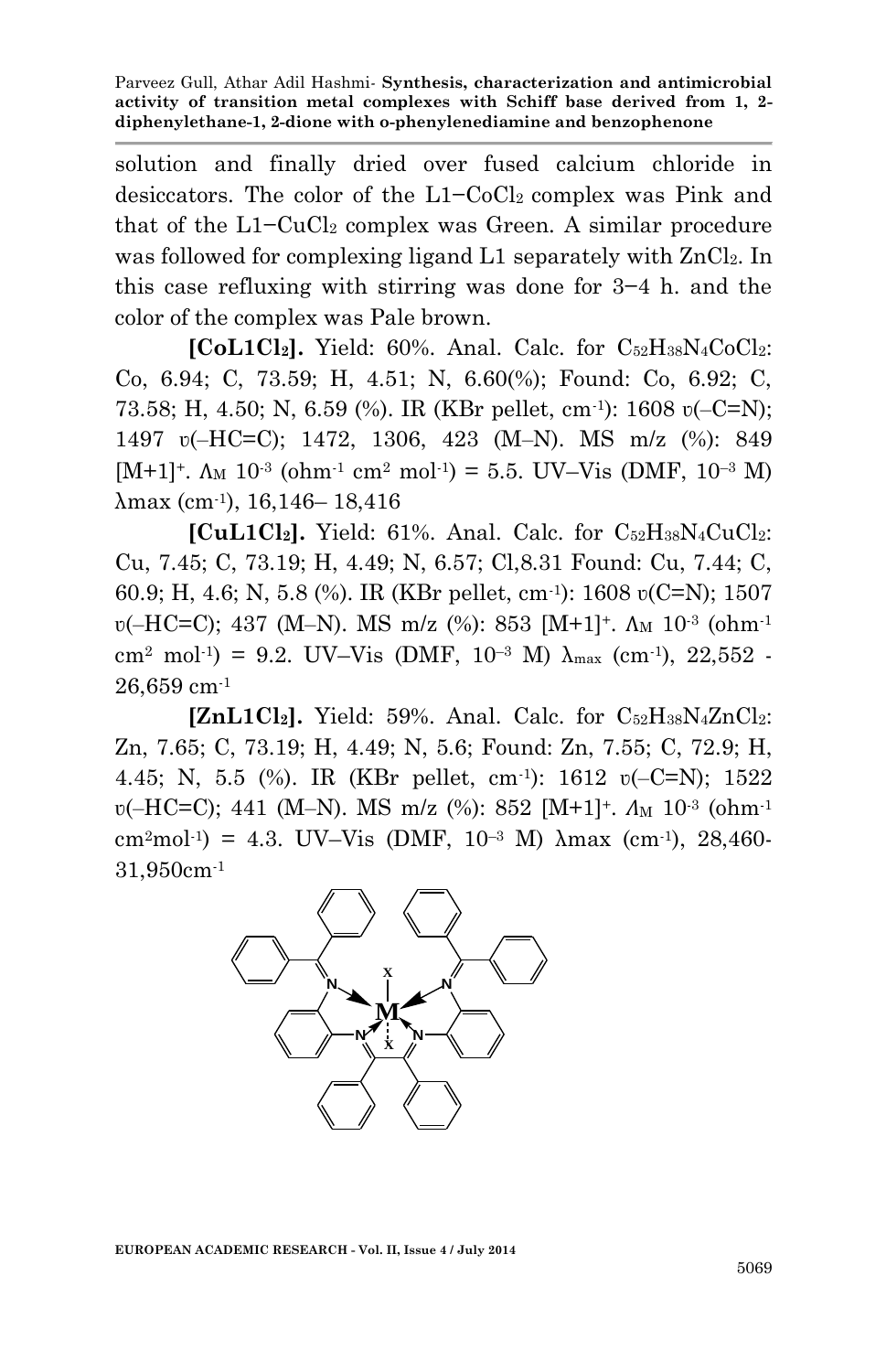**Fig. 1. Proposed structure of synthesized complexes where M = Co (II), Cu (II), and Zn (II) and Where X = Cl-**

### **Evaluation of antimicrobial activity**

Qualitative determination of antimicrobial activity was done using the disc diffusion method. The biological activities of synthesized Schiff base and its metal complexes were studied for their antibacterial and antifungal activities in DMF solvent against bacterial and fungi species. Suspensions in sterile peptone water from 24 h cultures of microorganisms were adjusted to 0.5 McFarland. Muller–Hinton petri discs of 90 mm were inoculated using these suspensions. Paper discs (6 mm in diameter) containing 10 μL of the substance to be tested were placed in a circular pattern in each inoculated plate. DMF impregnated discs were used as negative controls. Toxicity tests of the solvent, DMF, showed that the concentration used in antibacterial activity assays did not interfere with the growth of the microorganisms.

# **Determination of MIC**

The in vitro antimicrobial activity was performed against Gram positive bacteria: *Staphylococcus aureus, Bacillus subtilis, Escherichia coli, Klebsiella pneumoniae* and *Salmonella typhi* bacterial strains and against five fungal strains *Aspergillus niger, Fusarium solani, Curvularia lunata, Rhizoctonia bataicola and Candida albicans*. The standard and test samples were dissolved in DMF to give a concentration of 100 μg/mL. The minimum inhibitory concentration (MIC) was determined by broth micro dilution method [24]. Dilutions of test and standard compounds were prepared in nutrient broth (bacteria) or Sabouraud dextrose broth (fungi) [25]. The samples were incubated at 37°C for 24 h (bacteria) and at 25°C for 48 h (fungi), respectively, and the results were recorded in terms of MIC (the lowest concentration of test substance which inhibited the growth of microorganisms).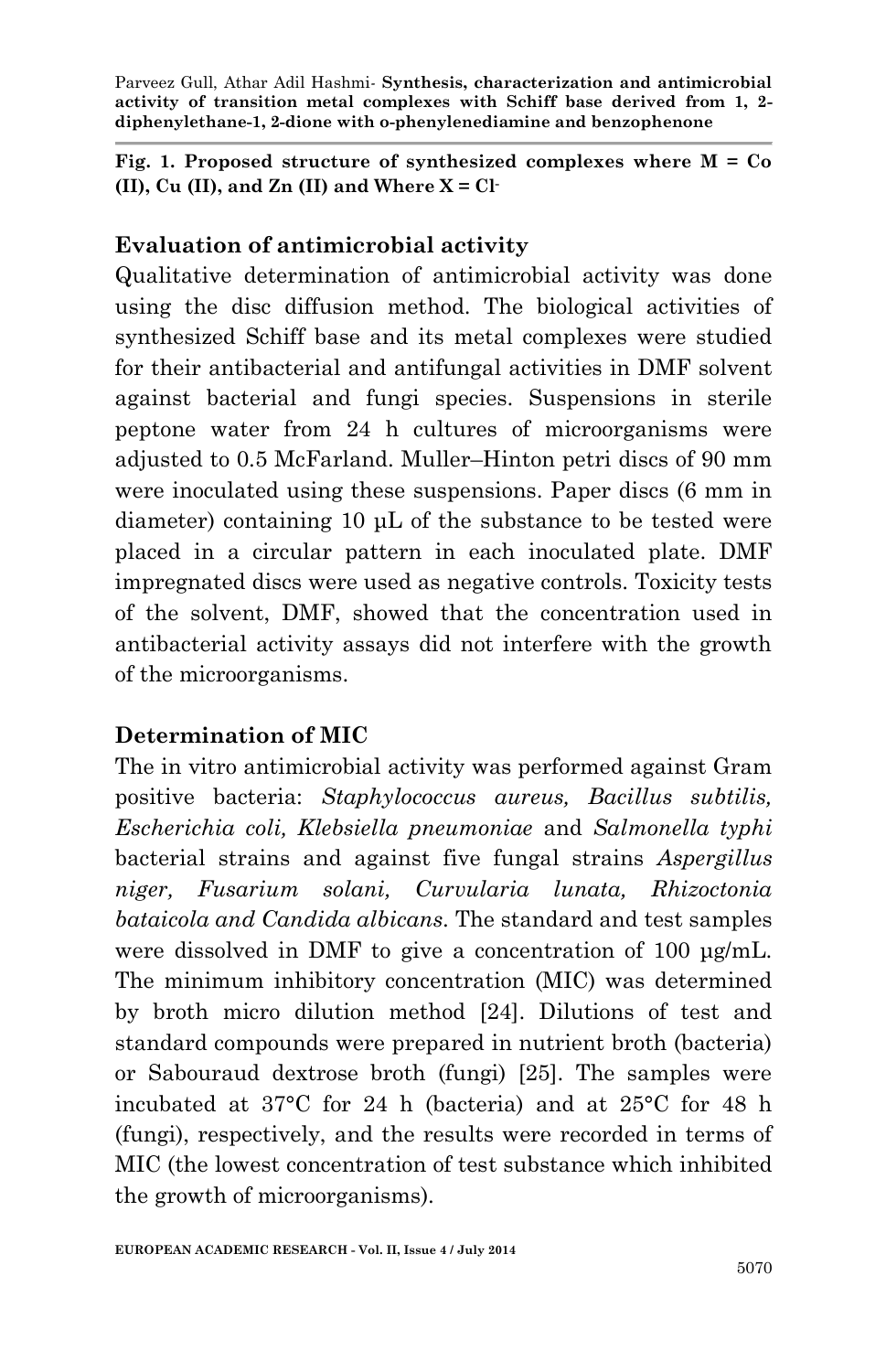### **Results and discussion**

The spectral and analytical data show the formula of the Co (II), Cu(II) and  $Zn(II)$  complexes as  $[CoL1Cl<sub>2</sub>]$ ,  $[CuL1Cl<sub>2</sub>]$  and  $[ZnL1Cl_2]$ . All the Co(II), Cu(II) and  $Zn(II)$  complexes are colored, stable in air and non-hygroscopic solids. They are sparingly soluble in all organic solvents. The elemental analyses show that the Co(II), Cu(II) and Zn(II) complexes have a 1:1 stoichiometry of the type M:L. The molar conductance values at 10-3 M concentration are too low to account for any dissociation of the complexes in DMF. Hence, the Co(II), Cu(II) and Zn(II) complexes may be regarded as non-electrolytes. The spectroscopic and magnetic studies conclude an octahedral geometry for the Co(II) and distorted octahedral for Cu(II) complexes and a six coordinated octahedral geometry for the Zn(II) complexes.

# **Infrared spectra**

The coordination mode and sites of the ligand to the metal ions were investigated by comparing the infrared spectra of the free ligand with its metal complexes. The band found in the region of 1638–1631 cm<sup>-1</sup> is the characteristic of the  $v(C=N)$  stretching mode [26–28] indicates the formation of the Schiff base compound containing  $(-C=N)$  group in the compound L. The presence of the bands  $1625 \text{ cm}^{-1}$  in the compound L1 indicates the formation of azomethine group .The shifting of this band to lower frequency by ca. 30 cm<sup>-1</sup> on complexation compared to free ligands indicates the involvement of the azomethine nitrogen in chelation with the metal ion, the coordination of the nitrogen to the metal ion would be expected to reduce the electron density of the azomethine link and thus causes a shift in the  $v(C=N)$ group [29]. Coupled with this, the absence of a band around 1680–1710 cm-1 [30], characteristic of ʋ(‒C=O) in 1,2 diphenylethane-1,2-dione, suggests that the condensation of the keto groups is complete. Conclusive evidence of the bonding is also shown by the observation that new bands appear in the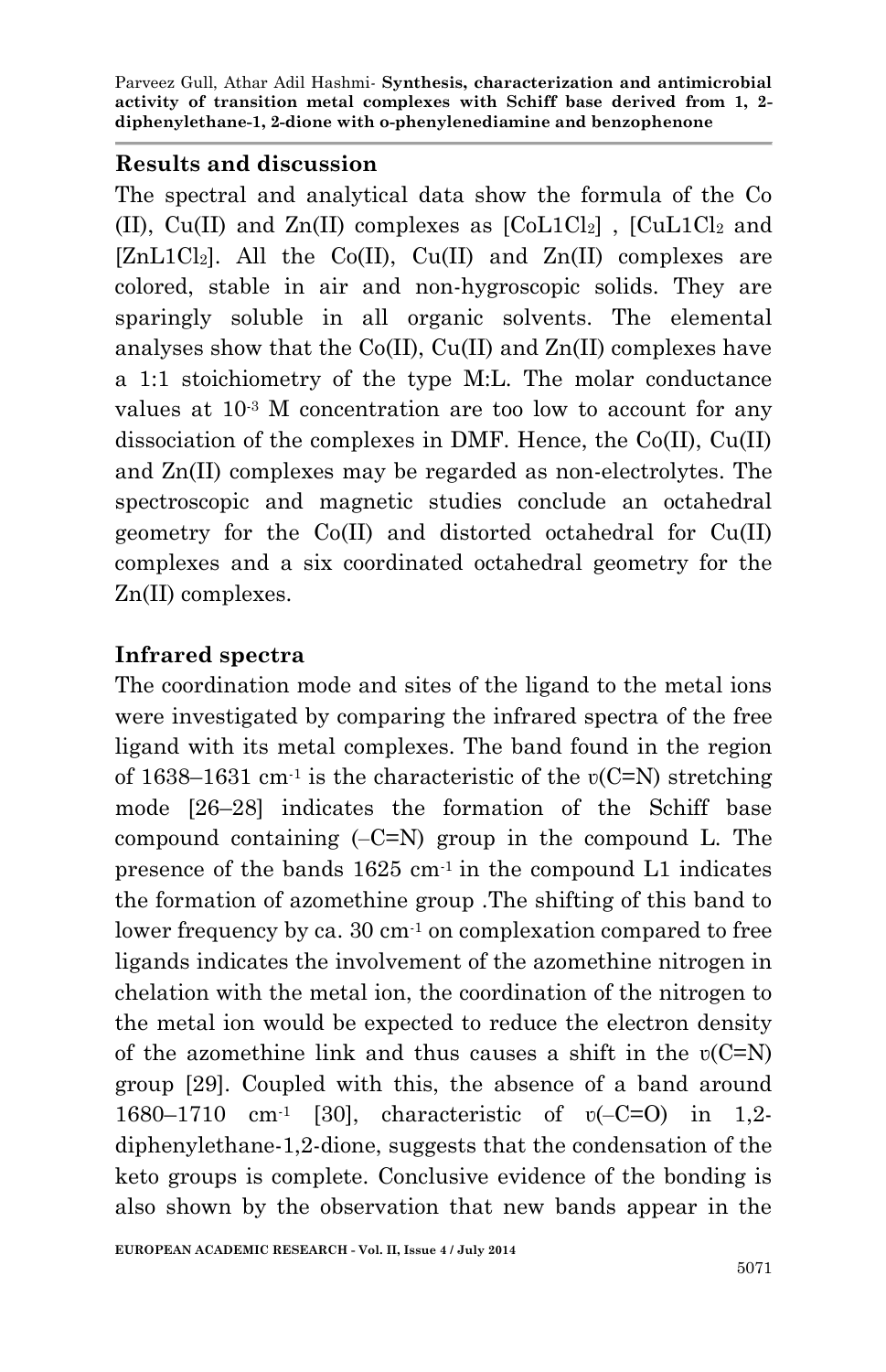spectra of all metal complexes in the low frequency regions at  $420-447$  and  $360-389$  cm<sup>-1</sup> characteristic for M-N and M-Cl vibrations, respectively, which are not observed in the spectra of free ligands.



**Fig. 2 FT-IR spectrum of L1**

#### **Molar conductivity**

The complexes are found to be non-electrolytic nature in 10-3 M DMF solution, implying the coordination of chloride anion to the central metal ion. The lower conductance values  $(3.7-9.2 \Omega$ <sup>1</sup>cm-2mol-1 ) of the complexes support their non-electrolytic nature. The elemental analysis results of the metal complexes also agree with the calculated values, showing that the complexes have 1:1 metal/ligand ratio.

#### **Magnetic moments and electronic spectra**

The geometry of the metal complexes has been deduced from electronic spectra and magnetic data of the complexes. The electronic spectra of the complexes were recorded in solution. The free ligands exhibit two intense bands in 44,754–40,546 and 28,261– 26,139 cm<sup>-1</sup> region due to  $\pi \rightarrow \pi^*$  and  $n \rightarrow \pi^*$ transitions [31], respectively. In all the metal complexes, the absorption bands at 28,539–34,161 cm<sup>-1</sup> are due to  $\pi \rightarrow \pi^*$  and n→π\* transitions that are observed in the spectra of the free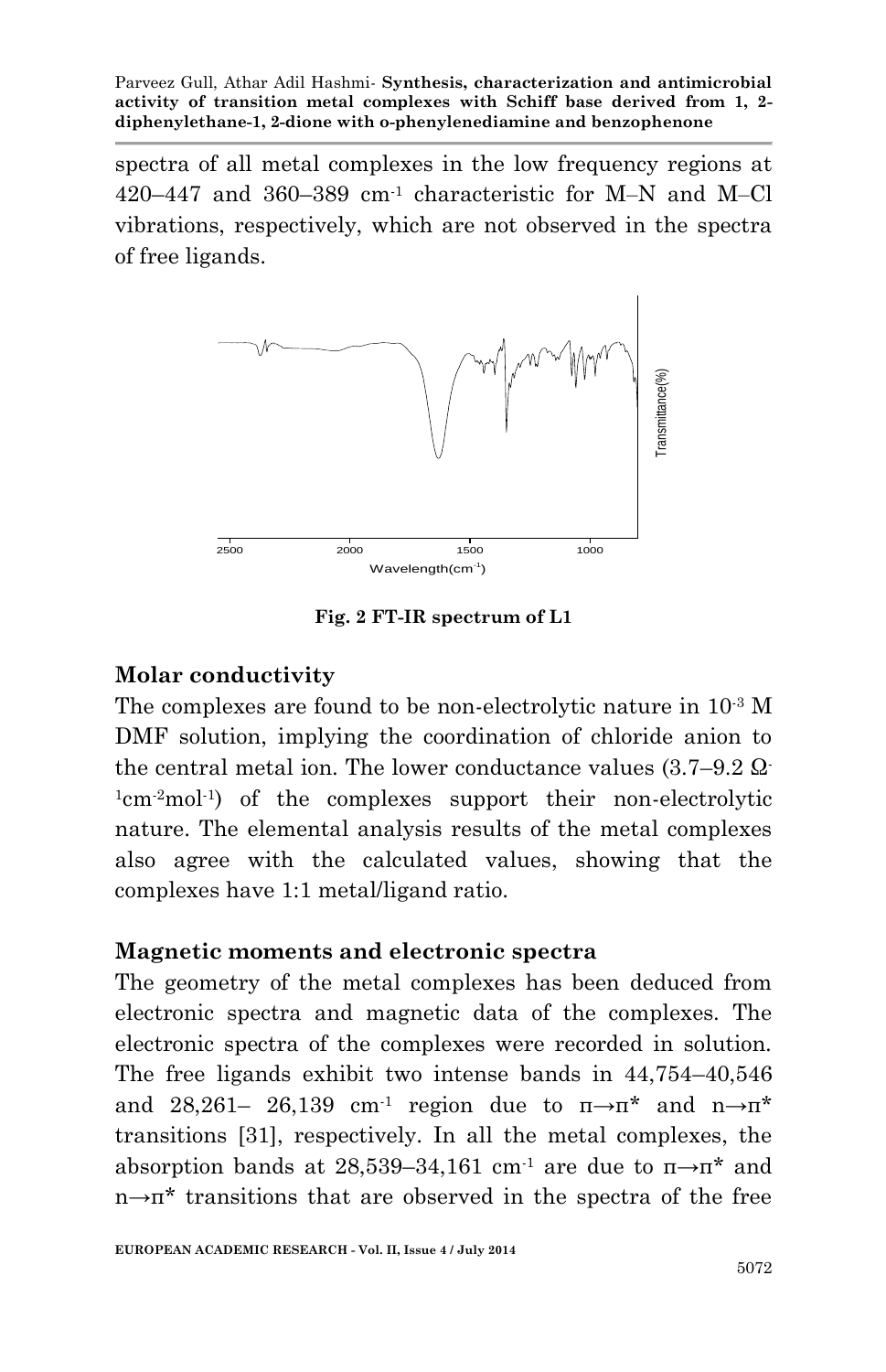ligand L1. These transitions are shifted to blue or red frequencies due to the coordination of the ligand with metal ions. The electronic spectra of Co(II) complexes show broad, intensity bands in the visible region, around 16,146– 17,416 cm-<sup>1</sup>, which are assigned to the combination of  ${}^{2}B_{1g} \rightarrow {}^{2}A_{1g}$  and  ${}^{2}B_{1g} \rightarrow {}^{2}E_{g}$  transitions respectively. The electronic spectral data suggest a octahedral around the Co(II) ion. The observed magnetic moment of the Co(II) complexes (1.81–1.87 B.M) at room temperature indicates the non-coupled mononuclear complexes of magnetically diluted  $d^9$  system with  $S = 1/2$  spinstate. The electronic spectrum of the copper (II) complex shows bathochromic shifts in the absorption frequencies azomethine chromophore. The band structure observed between 26,666 -  $28,237$  cm<sup>-1</sup> in free ligand spectrum appears to shift to  $22,552$ . 26,659 cm -1 . This is a consequence of the involvement azomethine functions in chelation. The electronic absorption spectra of the diamagnetic Zn(II) complexes show the bands at  $28,460-31,950$ cm<sup>-1</sup> which are assigned to intra-ligand charge transfer transitions.

#### **NMR spectra of zinc complexes**

In 1H NMR, the aromatic region is a set of multiplets in the range of 7.0–8.2 ppm for all the ligands and their complexes. There is no appreciable change in all other signals of the complex. (Fig. 3a-3c)



**Fig. 3a NMR of [CoL1Cl2].**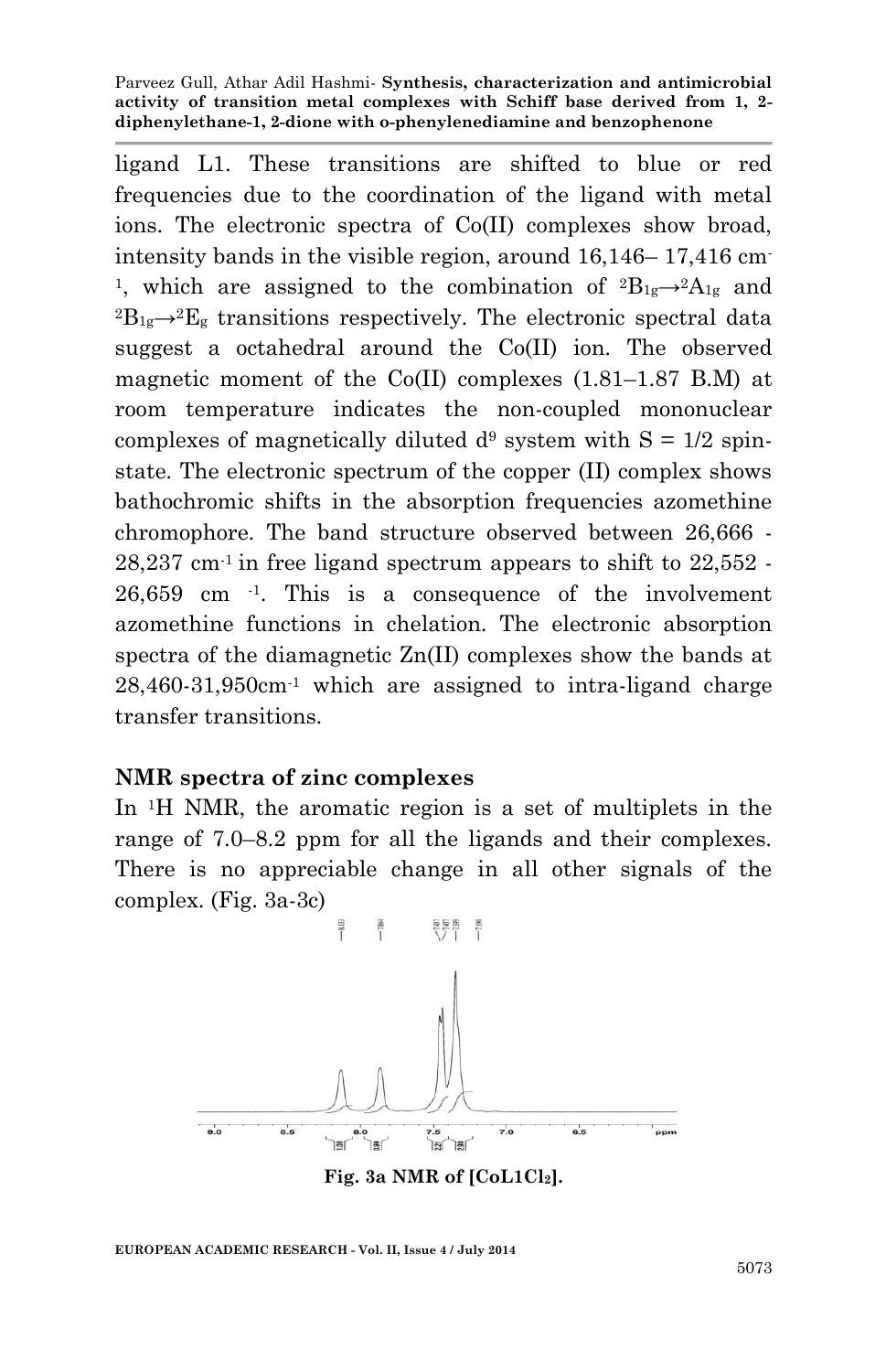

#### **Thermogravimetric studies**

The thermal behaviors of  $Co^{2+}$  complexes have been studied, as a function of temperature. The thermal decomposition of [Co  $(L1)Cl<sub>2</sub>$  complexe took place in two step as indicated by DTG peaks around 370°C and 540°C respectively corresponding to the mass loss of organic moiety. Hence, finally the metal complexes decompose gradually with the formation of metal oxide above 540ºC.

#### **Mass spectra**

The ESI-mass spectra of synthesized ligands and their complexes were recorded and the obtained molecular ion peaks confirm the proposed formulae. The mass spectrum of L1 ligand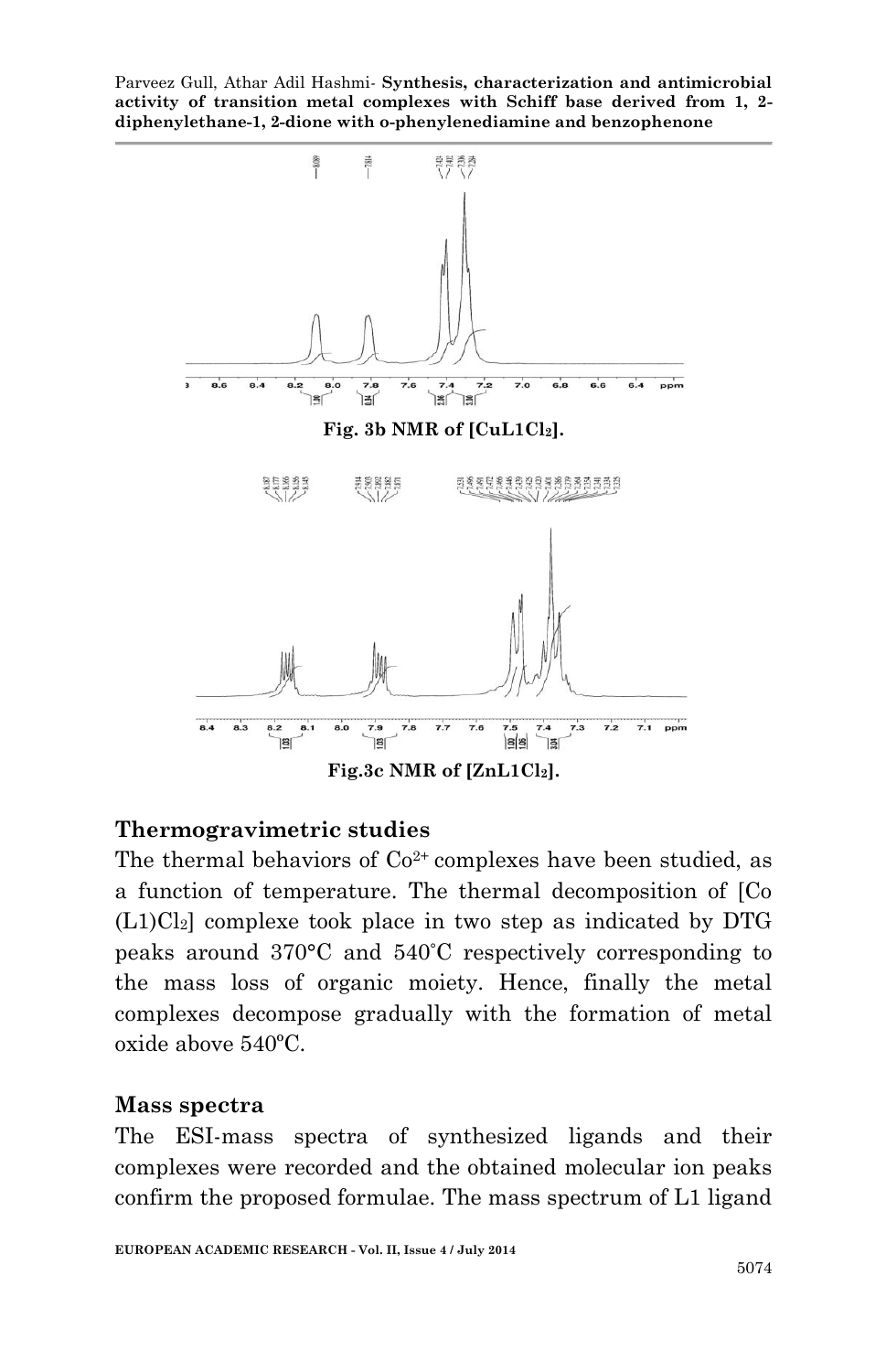shows M+1 peak at m/z 719 (86.4%) corresponding to  $[C_{52}H_{38}N_4]$ <sup>+</sup> ion. The mass spectrum of  $[C_{42}L_1C_{42}]$  shows peaks at m/z 753 with 63.9% abundances. The strongest peaks (base beak) at m/z 719 represent the stable species  $C_{52}H_{38}N_4$ . The m/z of all the fragments of ligands and their complexes confirm the stoichiometry of the complexes as  $[MLCl<sub>2</sub>]$ . The observed peaks are in good agreement with their formulae as expressed from micro analytical data. Thus, the mass spectral data reinforce the conclusion drawn from the analytical and conductance values.

## **Antimicrobial activity**

The minimal inhibitory concentrations of tested schiff base metal complexes against certain bacteria and fungi are shown in Tables 1 and 2. The ligand (L1) and their metal complexes were prepared and tested for their in vitro antimicrobial activity against the five strains of bacteria (gram negative and gram positive), and five strains of fungi. Few metal complexes showed high in vitro antimicrobial activity. All the Co(II) and Cu(II) metal complexes showed significant antibacterial and antifungal activities compared to free ligands, But the activity was lesser than the standard drugs. It is clearly depicted in Figs.5a and 5b. Such increased activity of the complexes can be explained on the basis of Overtone's concept [33] and the Tweedy's Chelation theory [34].The nature of metal ion also plays a decisive role in determining antimicrobial properties. In the present study, the order of the antimicrobial activity of the synthesized compounds (based on the metal atom present) follows:  $Co > Cu > Zn > L1$ . The mode of action of the compounds may involve the formation of a hydrogen bond through the azomethine group with the active centres of cell constituents, resulting in interferences with the normal cell process [35, 36].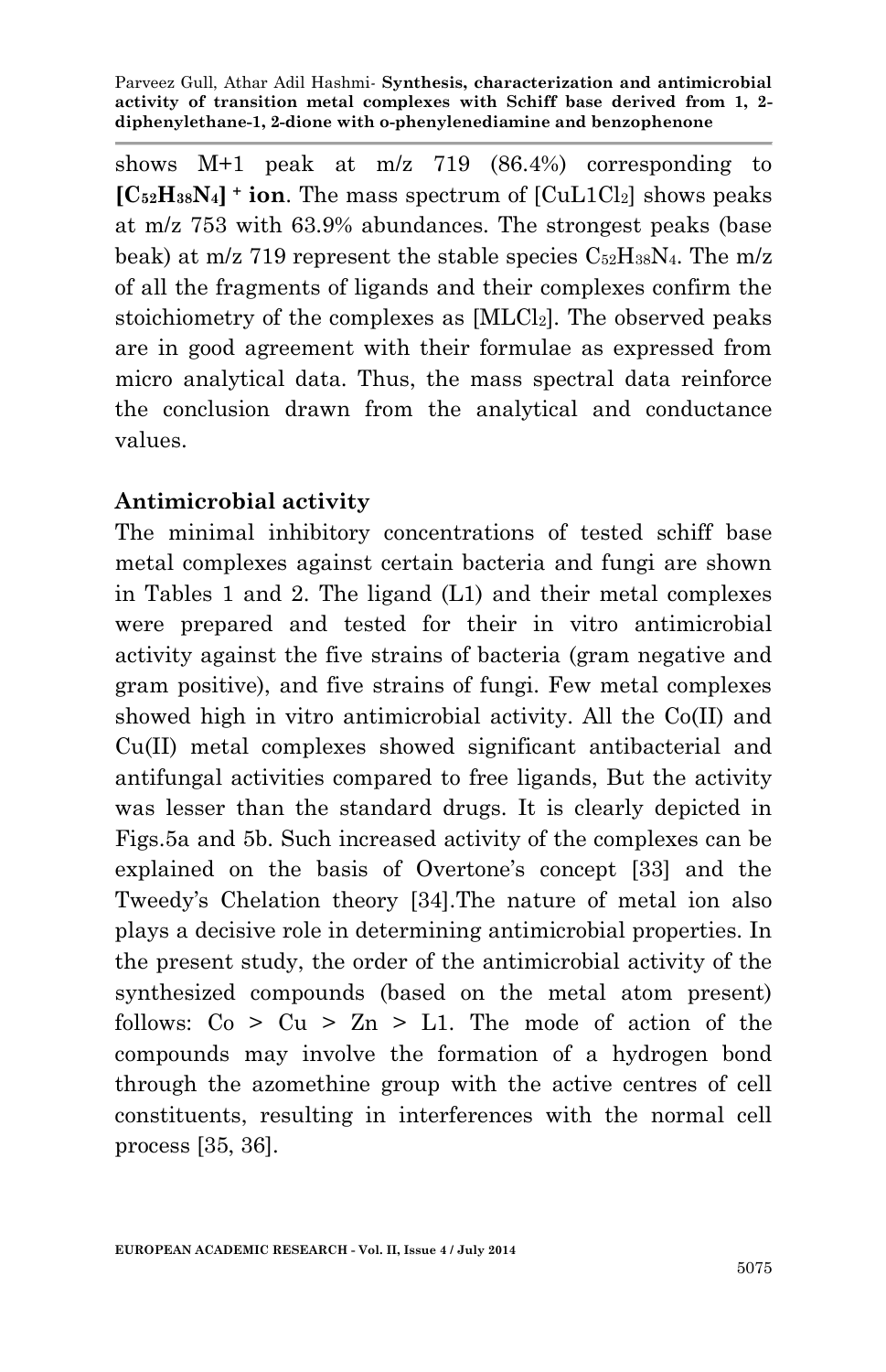**Table 1** Minimum inhibitory concentration of the synthesized compounds against growth of bacteria (μg/mL).

| Compound   | Minimum inhibitory concentration (MIC) $(x 104 \mu M)$ |          |             |                |            |  |  |
|------------|--------------------------------------------------------|----------|-------------|----------------|------------|--|--|
|            | Staphylococcus                                         | Bacillus | Escherichia | Klebsiella     | Salmonella |  |  |
|            | aureus                                                 | subtilis | coli        | pneumoniae     | $t$ yphi   |  |  |
| L1         | 9.1                                                    | 9.5      | 10          | 9.7            | 9.2        |  |  |
| [CoL1Cl2]  | 5.5                                                    | 5.1      | 4.9         | 5.5            | 5.3        |  |  |
| [CuL1Cl2]  | 6.1                                                    | 6.5      | 6.1         | 6.8            | 6.5        |  |  |
| [ZnL1Cl2]  | 7.2                                                    | 7.8      | Η,          | 7.3            | 7.5        |  |  |
| Kanamycina | $1.5\,$                                                | 2.5      | 12          | $\overline{2}$ | 2.2        |  |  |

<sup>a</sup> Kanamycin is used as the standard.

**Table 2** Minimum inhibitory concentration of the synthesized compounds against the growth of fungi (μg/mL).

| Compound                 | Minimum inhibitory concentration (MIC) $(x10^4 \mu M)$ |          |            |             |          |  |  |
|--------------------------|--------------------------------------------------------|----------|------------|-------------|----------|--|--|
|                          | Aspergillus                                            | Fusarium | Curvularia | Rhizoctonia | Candida  |  |  |
|                          | niger                                                  | solani   | lunata     | bataicola   | albicans |  |  |
| L1                       | 8.2                                                    | 8.5      | 8          |             | 8.2      |  |  |
| [CoL1Cl2]                | 6.5                                                    | 6.2      | 6          | 6.8         | 6.1      |  |  |
| [CuL1Cl2]                | 5.9                                                    | 5.8      | 6.2        | 6.3         | 6.5      |  |  |
| [ZnL1Cl2]                | 8.5                                                    | 8.9      | 8          | 8.3         | 8.5      |  |  |
| Fluconazole <sup>a</sup> | $1.3\,$                                                | $1.6\,$  | 1.1        | 1.4         | 1.7      |  |  |



**Fig. 5a. Minimum inhibitory concentration of the synthesized compounds against the growth of bacteria (μg/mL).**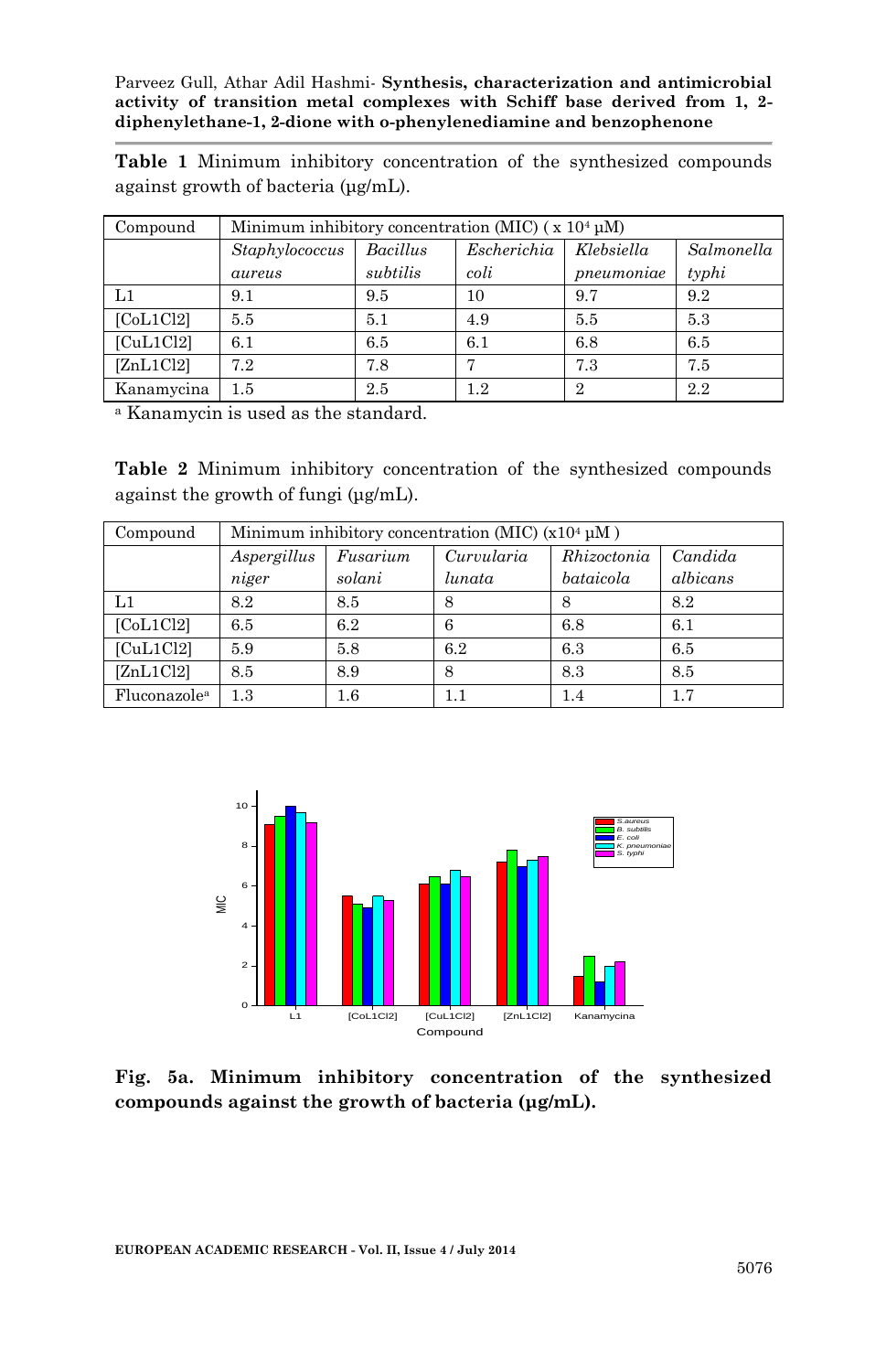

**Fig.5b. Minimum inhibitory concentration of the synthesized compounds against growth of fungi (μg/mL).**

### **Conclusion**

In this paper, few novel Schiff bases and their Co(II) ,Cu(II) and Zn(II) complexes have been synthesized and characterized by sophisticated techniques and analytical data. The IR, electronic transition and g tensor data lead to the conclusion that the central metal ion assumes a octahedral geometry. We have evaluated in vitro the antibacterial and antifungal of newly synthesized Schiff base ligands and their metal complexes. The cobalt (II) complex of L1 has higher potency against Grampositive bacteria than Gram-negative bacteria.

#### **Acknowledgments**

The authors are grateful to the Head of Department of the Chemistry for providing the necessary facilities. The authors are also thankful to UGC, New Delhi, for providing financial assistance.

### **REFERENCES**

[1] Shoichiro, Yamada. 1999. "Advancement in stereochemical aspects of Schiff base metal complexes." *Coordination Chemistry Reviews*. 190–192: 537–555. PII: S0010- 8545(99)00099-5.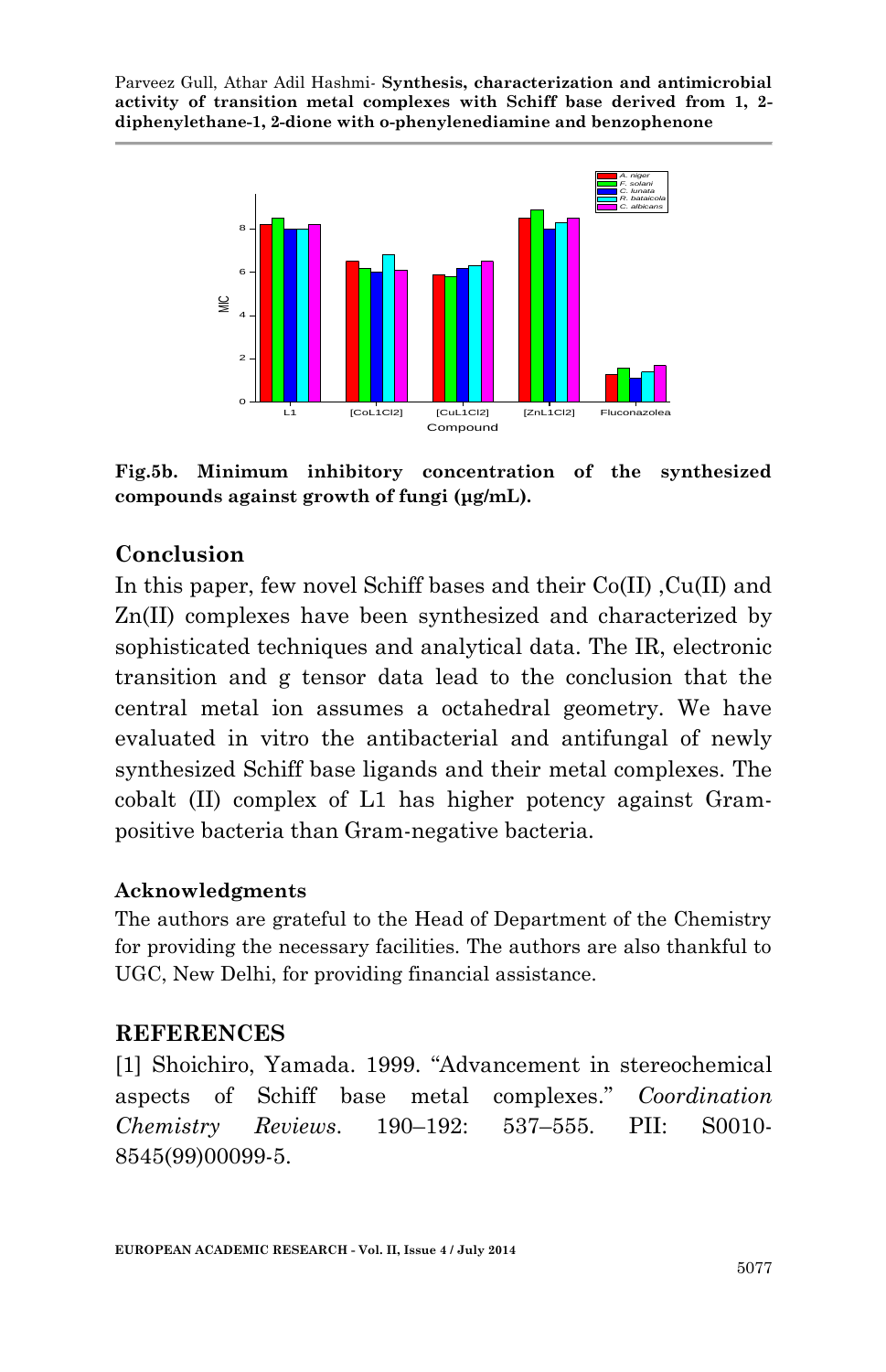[2] Holm, Richard H. 1960. "Studies on Ni (II) Complexes. I. Spectra of Tricyclic Schiff Base Complexes of Ni (II) and Cu (II)." *Journal of the American Chemical Society* 82: 5632–5636. Doi: 10.1021/ja01506a020.

[3] Sacconi, L. 1966. "Tetrahedral complexes of nickel (II) and copper (II) with schiff bases." *Coordination Chemistry Reviews* 1: 126–132. doi: 10.1016/S0010-8545(00)80165-4

[4] Bella, Santo Di, Giuseppe Consiglio, Salvatore Sortino, Gabriele Giancane and Ludovico Valli. 2008. "Langmuir– Schäfer Films of Functional Amphiphilic Nickel(II) and Zinc(II) Schiff Base Complexes." *European Journal of Inorganic Chemistry* 33: 5228–5234. doi 10.1002/ejic.200800736

[5] Sousa-Pedrares, Antonio, Nuria Camiña, Jaime Romero, Maria L. Durán, José A. García-Vázquez, Antonio Sousa. 2008. "Electrochemical synthesis and crystal structure of cobalt(II), nickel(II), copper(II), zinc(II) and cadmium(II) complexes with 2-pyridinecarbaldehyde-(2′-aminosulfonylbenzoyl)hydrazine."

*Polyhedron* 27: 3391–3397. 10.1016/j.poly.2008.08.011

[6] Re, Nazzareno, Emma Gallo, Carlo Floriani, Hitoshi Miyasaka, and Naohide Matsumoto. 1996. "Anomalous Magnetic Properties of [K{Mn(3-MeO-salen)}2{Mn(CN)6}]. A Metamagnet Exhibiting a Strong Negative Magnetization (3- MeOsalen) N, N′-Ethylenebis (3-methoxysalicylideneaminato)" *Inorganic Chemistry* 35:59-64. doi 10.1021/ic9605480

[7] Kilic, Ahmet Esref Tas, Bedriye Deveci, Ismail Yilmaz. 2007. "Synthesis, electrochemical and in situ spectroelectrochemical studies of new transition metal complexes with two new Schiffbases containing N2O2/N2O<sup>4</sup> donor groups" *Poyhedron* 26: 4009– 4018. doi:10.1016/j.poly.2007.05.013

[8] Tyagi, Monika, Sulekh Chandra and Sunil Kumar Choudhary. 2011. "Tetraaza macrocyclic complexes: Synthesis, spectral and antifungal studies." *Journal of Chemical and Pharmaceutical Research* 3: 56-63.

[9] Grünwald, Katrin R., Gerald Saischek, Manuel Volpe, Ferdinand Belaj, Nadia C. Mösch-Zanetti. 2010. "Pyridazine-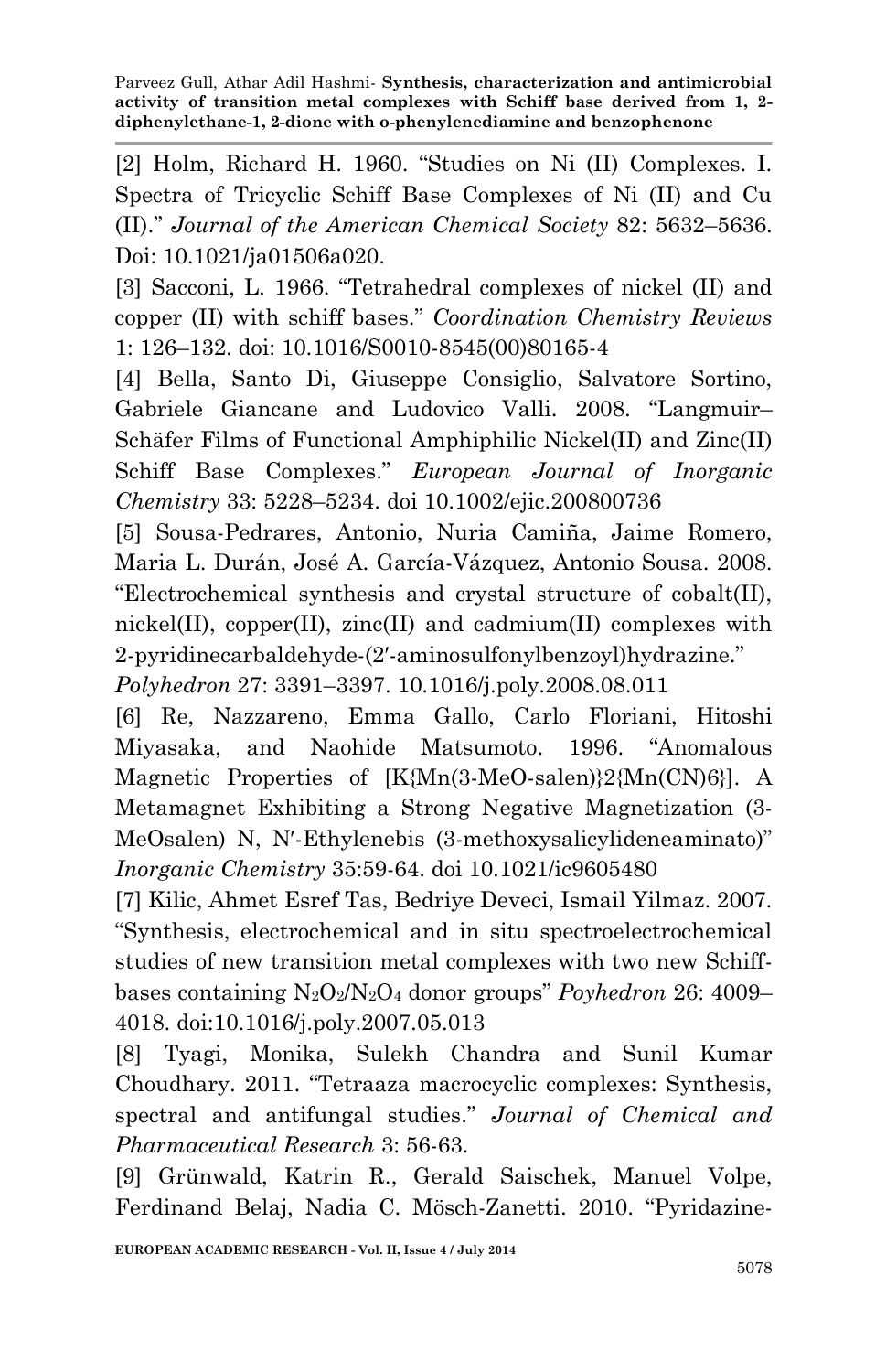Based Ligands and Their Coordinating Ability towards First-Row Transition Metals." *European Journal of Inorganic Chemistry* 15: 2297–2305; doi 10.1002/ejic.201000120

[10] Shebla, Magdy, Saied M.E. Khalila, Saleh A. Ahmed, Hesham A.A. Medien. 2010. "Synthesis, spectroscopic characterization and antimicrobial activity of mono-, bi- and trinuclear metal complexes of a new Schiff base ligand." *Journal of Molecular Structure.* 980 (1–3): 39–50; doi: 10.1016/j.molstruc.2010.06.034.

[11] Shibuya, Yuhki, Keiko Nabari, Mitsuru Kondo, Sachie Yasue, Kenji Maeda, Fumio Uchida, Hiroyuki Kawaguchi. 2008. "The Copper(II) Complex with Two Didentate Schiff Base Ligands. The Unique Rearrangment that Proceeds under Alcohol Vapor in the Solid State to Construct Noninclusion Structure." *Chemistry Letters* 37: 78–79. DOI:10.1246/cl.2008.78 [12] Deligonul, Nihal and Mehmet Tume. 2006. "Synthesis, characterization, catalytic, electrochemical and thermal properties of tetradentate Schiff base complexes." *Transition Metal Chemistry* 31:920-929; doi 10.1007/s11243-006-0087-0

[13] Li, Yan-hua, Zheng yin Yang and Baodui Wang. 2006. "Synthesis, characterization and the antioxidative activity of zinc (II), copper (II) and nickel (II) Schiff-base complexes." *Transition Metal Chemistry* 31: 598; doi 10.1007/s11243-006- 0033-1.

[14] Budakoti, Asha, Mohammad Abid, Amir Azam. 2006. "Synthesis and antiamoebic activity of new 1-N-substituted thiocarbamoyl-3, 5-diphenyl-2-pyrazoline derivatives and their Pd (II) complexes." *European Journal of Medicinal Chemistry.* 41: 63–70; doi:10.1016/j.ejmech.2005.06.013.

[15] Jin, Victor X., Siew. I. Tan, John D. Ranford. 2005. "Platinum (II) triammine antitumour complexes: structure– activity relationship with guanosine 50 -monophosphate (50 - GMP)." *Inorganica Chimica Acta* 358: 677–686. doi:10.1016/j.ica.2004.09.024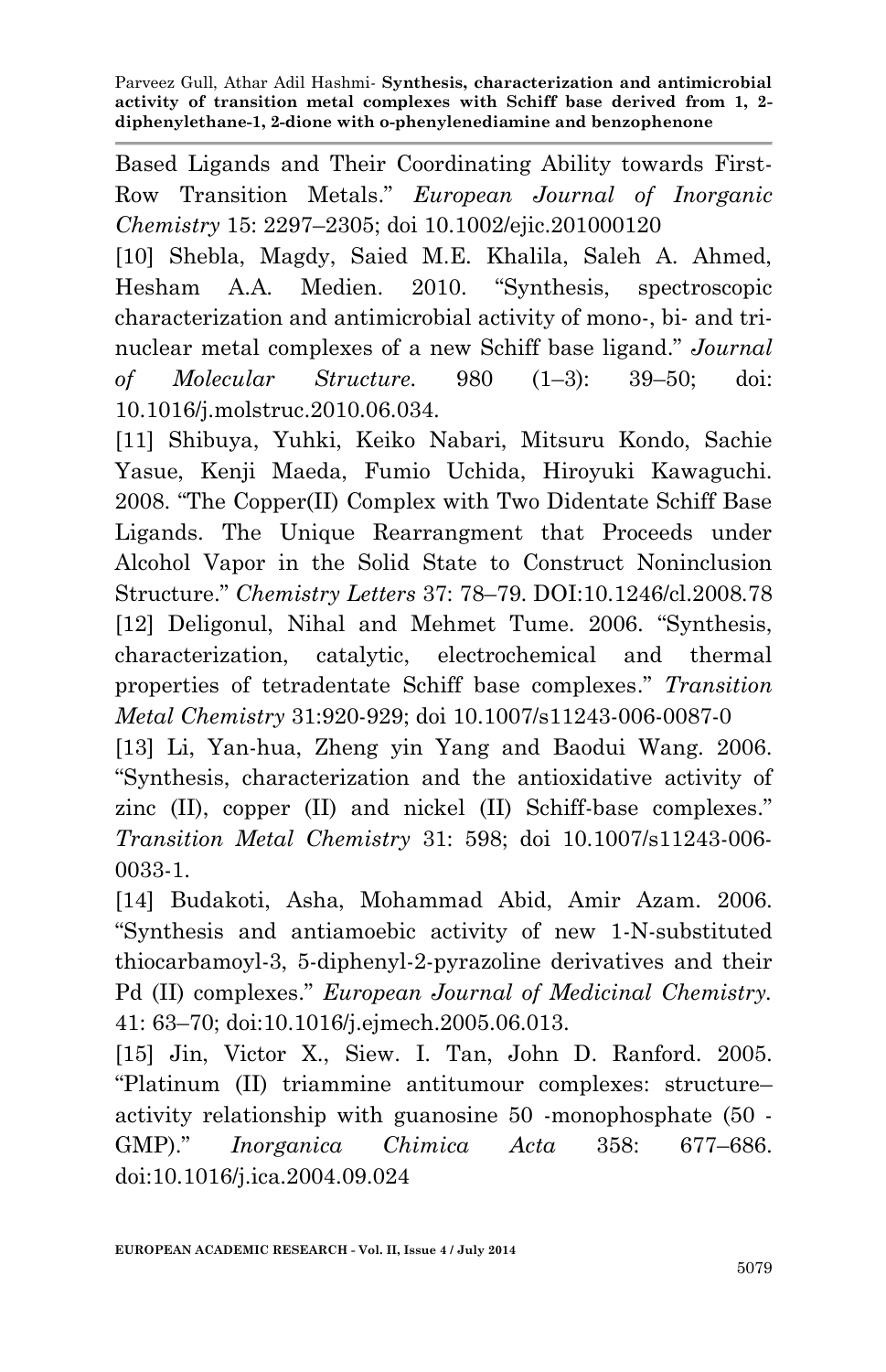[16 Ünvera, Hüseyin, Zeliha Hayvali. 2010. "Synthesis, spectroscopic studies and structures of square-planar nickel (II) and copper (II) complexes derived from 2-{(Z)-[furan-2 ylmethyl]imino]methyl}-6-methoxyphenol." *Spectrochimica Acta Part A* 75: 782–788. doi:10.1016/j.saa.2009.11.055

[17] Guerriero, P., S. Tamburini, P.A. Vigato. 1993. "Mössbauer and magnetic properties of mononuclear, homo- and heterodinuclear complexes." *Inorganica Chimica Acta* 213: 279–287. doi: 10.1016/S0020-1693(00)83838-4

[18] Kawa, Hisashi O., Hideki Furutachi, David E. Fenton. 1998. "Heterodinuclear metal complexes of phenol-based compartmental macrocycles." *Coordination Chemistry Reviews.* 174: 51. PII S0010-8545(97)00082-9.

[19] Guerriero, P., S. Tamburini and P.A. Vigato. 1995. "From mononuclear to polynuclear macrocyclic or macroacyclic complexes." *Coordination Chemistry Reviews* 139: 17.

[20] Canali, Laetitia, and David C. Sherrington. 1999. "Utilisation of homogeneous and supported chiral metal (salen) complexes in asymmetric catalysis." *Chemical Society Reviews.* 28: 85–93.

[21] Keypour, Hassan, Parisa Arzhangi, Nasibeh Rahpeyma, Majid Rezaeivala, Yalcin Elermanc, Hamid Reza Khavasi. 2011. "Coordination chemistry of two new tetraaza Ni(II) and  $Cu(II)$  macrocyclic and two new  $Co(II)$  and  $Zn(II)$  macroacyclic Schiff base complexes containing piperazine moiety: X-ray crystal structures of Ni(II) and Zn(II) complexes." *Inorganica Chimica Acta* 367: 9–14. doi:10.1016/j.ica.2010.11.033.

[22] Singh, Bibhesh K., Hemant K. Rajour, Anant Prakash. 2012. "Synthesis, characterization and biological activity of transition metal complexes with Schiff bases derived from 2 nitrobenzaldehyde with glycine and methionine." *Spectrochimica Acta Part A: Molecular and Biomolecular Spectroscopy.* 94: 143–151. doi.org/10.1016/j.saa.2012.03.077.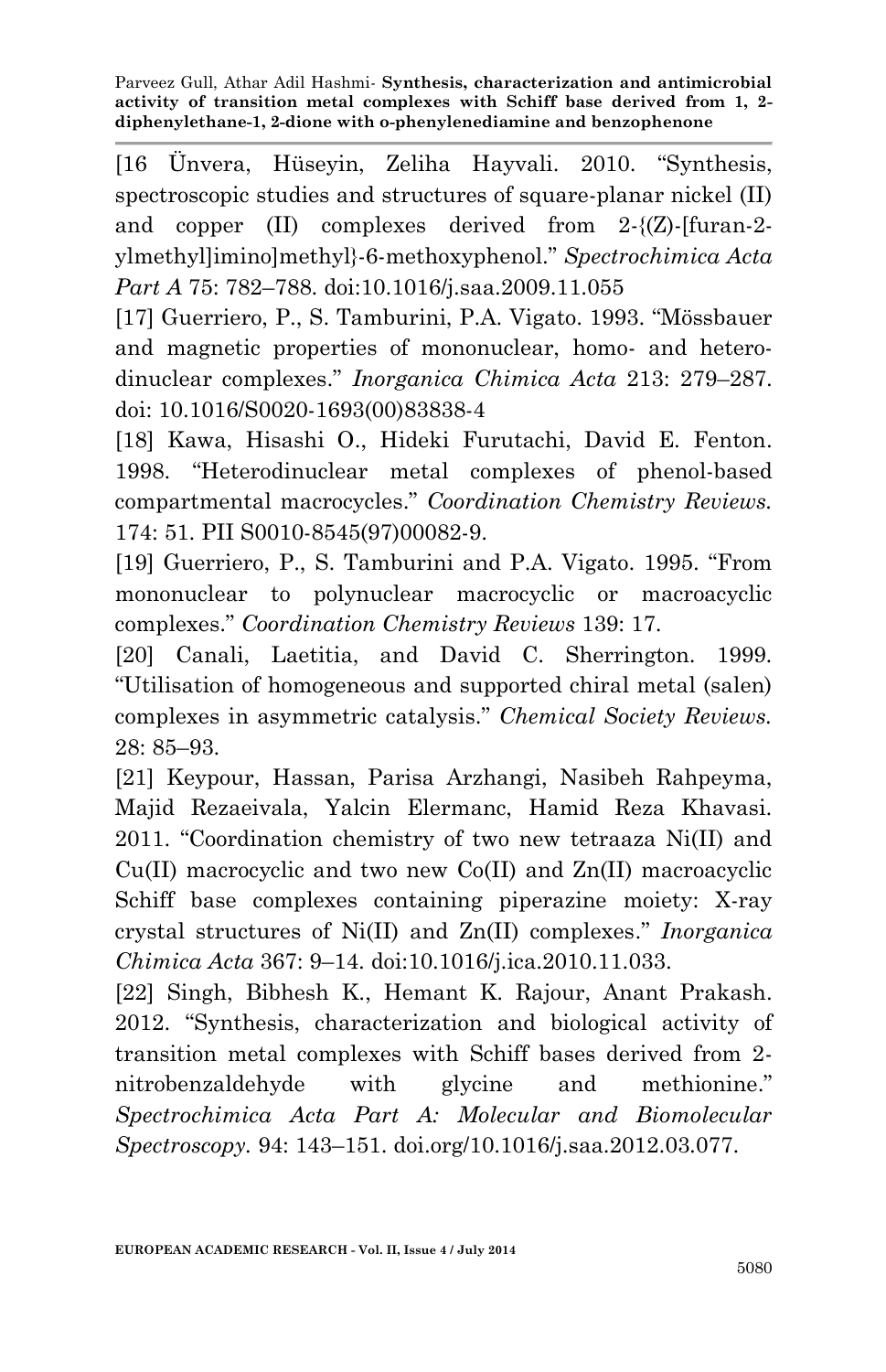[23] Lassaletta, Jose M., Manuel Alcarazoa and Rosario. 2004. "Glyoxal bis-hydrazones: a new family of nitrogen ligands for asymmetric catalysis." *Chemical Communications* 298-299.

[24] Çelebi, Mehmet Sonmez Metin, Ismet Berber. 2010. "Synthesis, spectroscopic and biological studies on the new symmetric Schiff base derived from 2, 6-diformyl-4 methylphenol with N-aminopyrimidine." *European Journal of Medicinal Chemistry.* 45: 1935–1940. doi:10.1016/j.ejmech.2010.01.035

[25] Kumar, R. Senthil and S. Arunachalam. 2007. "DNA binding and antimicrobial studies of some polyethyleneiminecopper (II) complex samples containing 1,10-phenanthroline and L-theronine as co-ligands." *Polyhedron* 26: 3255–3262. doi:10.1016/j.poly.2007.03.001.

[26] Mohamed, G. G. and Z. H. Abd El-Wahab. 2003. "Salicylidene-2-aminobenzimidazole Schiff base complexes of Fe(III), Co(II), Ni(II), Cu(II), Zn(II) AND Cd(II)." *Journal of Thermal Analysis and Calorimetry* 73: 347–359.

[27] Sreeja, P.B., M.R. Prathapachandra Kurup. 2005. "Synthesis and spectral characterization of ternary complexes of oxovanadium (IV) containing some acid hydrazones and 2,2 – bipyridine." *Spectrochimica Acta Part A* 61: 331–336 doi:10.1016/j.saa.2004.04.001

[28] Jayabalakrishnan, Chinnasamy and Karuppannan Natarajan. 2002. "Ruthenium(II) carbonyl complexes with tridentate Schiff bases and their antibacterial activity." *Transition Metal Chemistry* 27: 75–79.

[29] Abd El-Wahab, Z.H., Mahmoud M. Mashaly, A.A. Salmana, B.A. El-Shetaryb, A.A. Faheima. 2004. "Co(II), Ce(III) and UO2(VI) bis-salicylatothiosemicarbazide complexes Binary and ternary complexes, thermal studies and antimicrobial activity." *Spectrochimica Acta Part A* 60: 2861–2873 doi:10.1016/j.saa.2004.01.021.

[30] Raman, N., R. Jeyamurugan, B. Rajkapoor, L. Mitu. 2010. "Novel, biologically imperative, highly versatile and planar